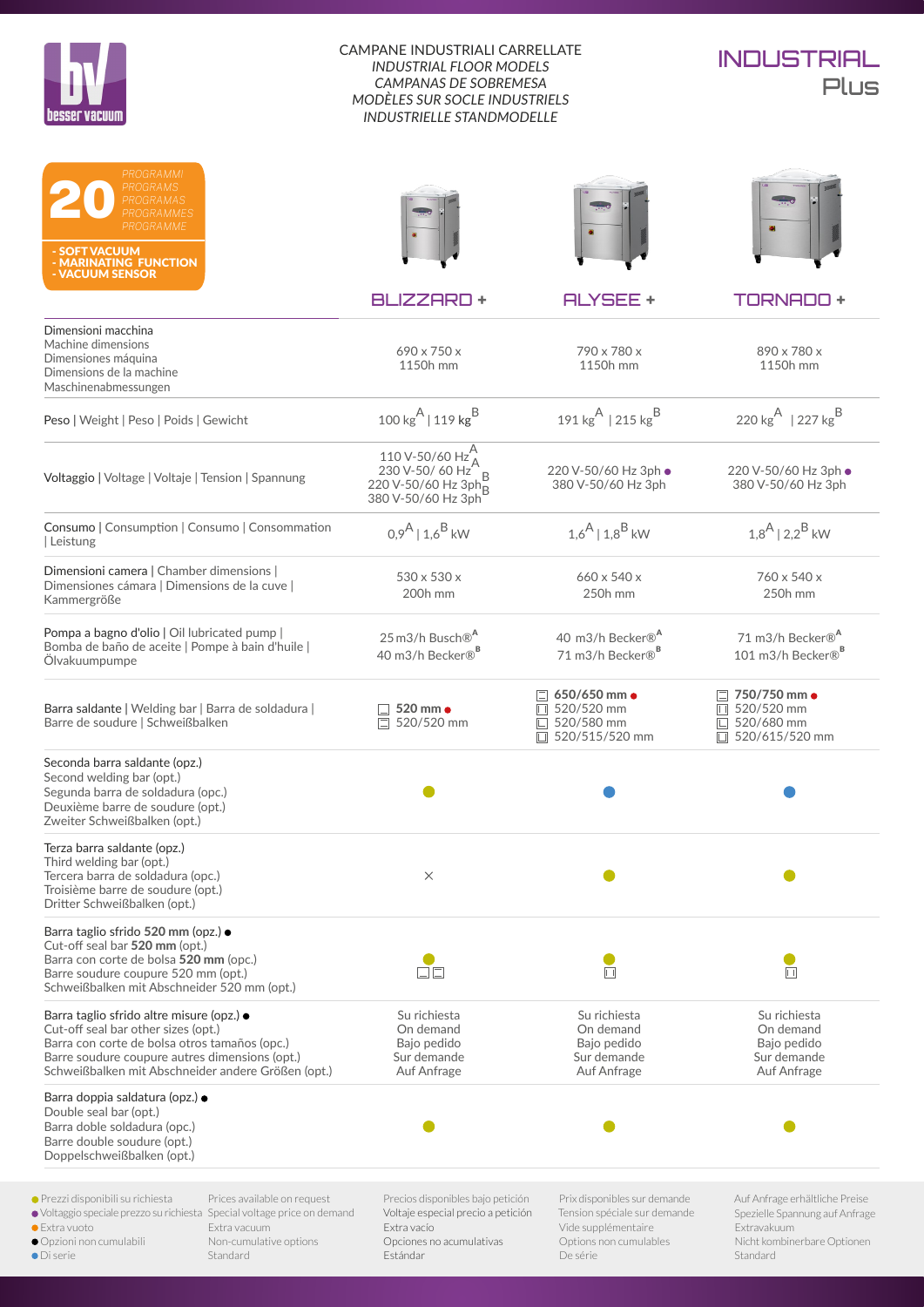| Iesser vacuum |  |
|---------------|--|



| PROGRAMMI<br><b>PROGRAMS</b><br>PROGRAMAS<br>PROGRAMMES<br>PROGRAMME<br>- SOFT VACUUM<br>- MARINATING FUNCTION<br>- VACUUM SENSOR                                                           |                  |                                                                        | $\overline{\phantom{a}}$                                               |
|---------------------------------------------------------------------------------------------------------------------------------------------------------------------------------------------|------------------|------------------------------------------------------------------------|------------------------------------------------------------------------|
|                                                                                                                                                                                             | <b>BLIZZARD+</b> | <b>ALYSEE +</b>                                                        | <b>TORNADO +</b>                                                       |
| Atmosfera protettiva (opz.)<br>Protective atmosphere (opt.)<br>Atmósfera protegida (opc.)<br>Atmosphère modifiée (opt.)<br>Schutzatmosphäre (opt.)                                          |                  |                                                                        |                                                                        |
| Sensore di vuoto ·<br>Vacuum sensor<br>Sensor de vacio<br>Capteur de vide<br>Vakuumsensor                                                                                                   |                  |                                                                        |                                                                        |
| Funzione marinatura ·<br>Marinating function<br>Funcion de marinado<br>Fonction de marinade<br>Marinierfunktion                                                                             |                  |                                                                        |                                                                        |
| Stampante (opz.)<br>Printer (opt.)<br>Impresora (opc.)<br>Imprimante (opt.)<br>Drucker (opt.)                                                                                               |                  |                                                                        |                                                                        |
| Soft air (opz.)                                                                                                                                                                             |                  |                                                                        |                                                                        |
| Predisposizione vuoto teglie GN<br>Vacuum in GN pans prearrangement<br>Predisposición vacío en bandejas GN<br>Prédisposition vide en bacs GN<br>Vorbereitung für Vakuum mit GN-Behältern    |                  |                                                                        |                                                                        |
| Piano inclinato per liquidi (acc.)<br>Liquids inclined shelf (acc.)<br>Estante inclinado para líquidos (acc.)<br>Plan incliné pour liquide (acc.)<br>Schrägeinlage für Flüssigkeiten (Zub.) |                  | Su richiesta<br>On demand<br>Bajo pedido<br>Sur demande<br>Auf Anfrage | Su richiesta<br>On demand<br>Bajo pedido<br>Sur demande<br>Auf Anfrage |

Prezzi disponibili su richiesta

- 
- Extra vuoto
- 
- Opzioni non cumulabili
- Di serie

Voltaggio speciale prezzo su richiesta Special voltage price on demand Prices available on request Extra vacuum Non-cumulative options Standard

Precios disponibles bajo petición Voltaje especial precio a petición Extra vacío Opciones no acumulativas Estándar

Prix disponibles sur demande Tension spéciale sur demande Vide supplémentaire Options non cumulables De série

Auf Anfrage erhältliche Preise Spezielle Spannung auf Anfrage Extravakuum Nicht kombinerbare Optionen Standard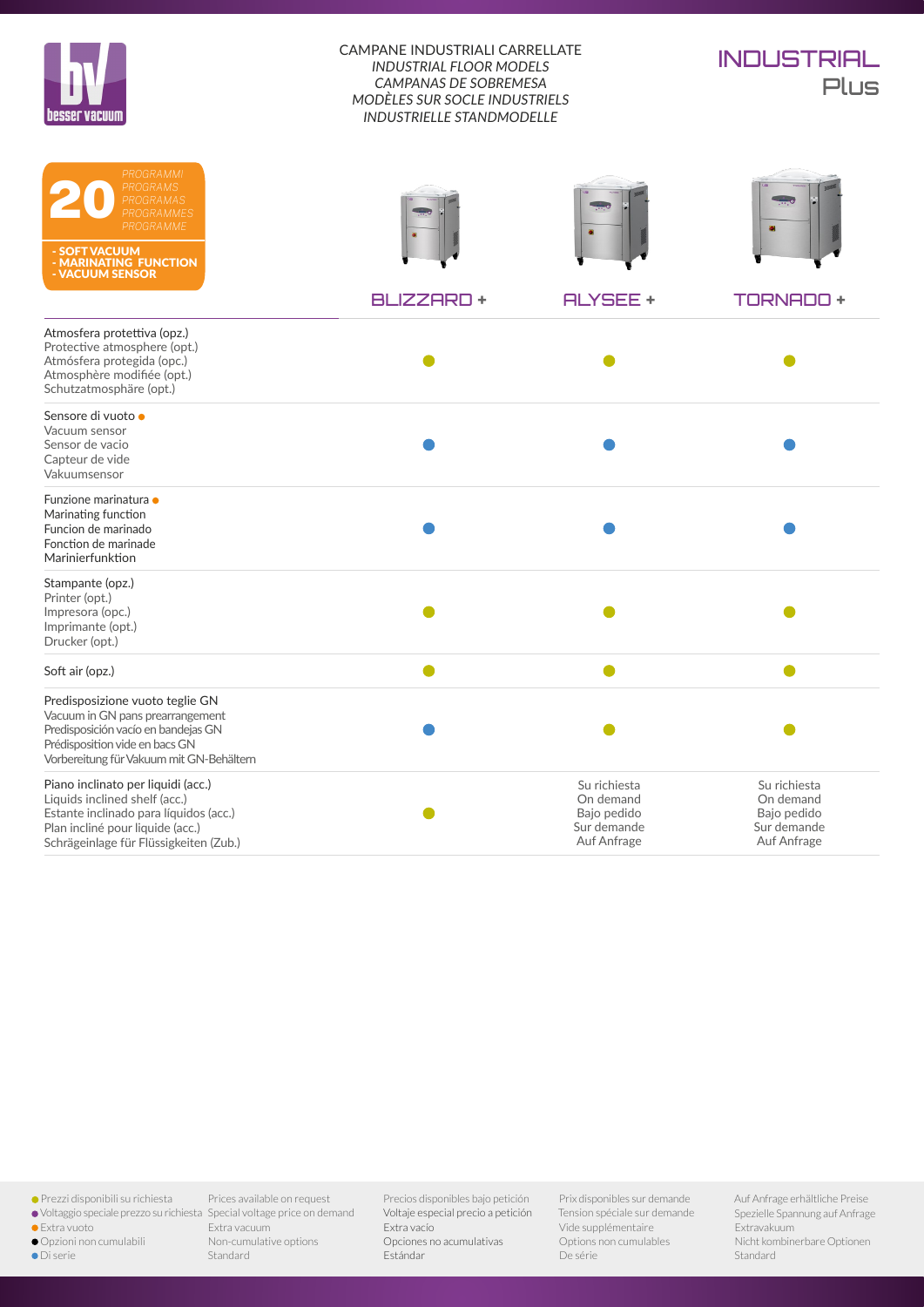

# **INDUSTRIAL** Plus

| PROGRAMMI<br>PROGRAMS<br>PROGRAMAS<br>PROGRAMMES<br>PROGRAMME<br>- SOFT VACUUM<br>- MARINATING FUNCTION<br>- VACUUM SENSOR                                                                                                                |                                                                                        |                                                                                      |                                                                                                       |
|-------------------------------------------------------------------------------------------------------------------------------------------------------------------------------------------------------------------------------------------|----------------------------------------------------------------------------------------|--------------------------------------------------------------------------------------|-------------------------------------------------------------------------------------------------------|
|                                                                                                                                                                                                                                           | <b>MONSOON +</b>                                                                       | <b>BURIAN +</b>                                                                      | <b>LESTE +</b>                                                                                        |
| Dimensioni macchina<br>Machine dimensions<br>Dimensiones máquina<br>Dimensions de la machine<br>Maschinenabmessungen                                                                                                                      | $1090 \times 750 \times$<br>1150 h mm                                                  | 1090 x 900 x<br>1150 h mm                                                            | 1250 x 900 x<br>1150h mm                                                                              |
| Peso   Weight   Peso   Poids   Gewicht                                                                                                                                                                                                    | 275 kg                                                                                 | 289 kg                                                                               | 297 kg                                                                                                |
| Voltaggio   Voltage   Voltaje   Tension   Spannung                                                                                                                                                                                        | 220 V-50/60 Hz 3ph ·<br>380 V-50/60 Hz 3ph                                             | 220 V-50/60 Hz 3ph ·<br>380 V-50/60 Hz 3ph                                           | 220 V-50/60 Hz 3ph .<br>380 V-50/60 Hz 3ph                                                            |
| Consumo   Consumption   Consumo   Consommation<br>  Leistung                                                                                                                                                                              | 2,20 kW                                                                                | 4.00 kW                                                                              | 4,00 kW                                                                                               |
| Dimensioni camera   Chamber dimensions  <br>Dimensiones cámara   Dimensions de la cuve  <br>Kammergröße                                                                                                                                   | $960 \times 540 \times$<br>250h mm                                                     | 960 x 540 x<br>250h mm                                                               | $1100 \times 620 \times$<br>260h mm                                                                   |
| Pompa a bagno d'olio   Oil lubricated pump  <br>Bomba de baño de aceite   Pompe à bain d'huile  <br>Ölvakuumpumpe                                                                                                                         | 101 m3/h Becker®                                                                       | 166 m3/h Becker®                                                                     | 166 m3/h Becker®                                                                                      |
| Barra saldante   Welding bar   Barra de soldadura  <br>Barre de soudure   Schweißbalken                                                                                                                                                   | 950/950 mm •<br>$\Box$ 520/520 mm<br>520/880 mm<br>L<br>$\Box$ 520/815/520 mm          | $\Box$ 950/950 mm $\bullet$<br>$\Box$ 520/520 mm<br>□ 520/880 mm<br>□ 520/815/520 mm | $\Box$ 1090/1090 mm $\bullet$<br>$\overline{11}$ 605/605 mm<br>$\Box$ 605/1035 mm<br>□ 605/990/605 mm |
| Seconda barra saldante<br>Second welding bar<br>Segunda barra de soldadura<br>Deuxième barre de soudure<br>Zweiter Schweißbalken                                                                                                          |                                                                                        |                                                                                      |                                                                                                       |
| Terza barra saldante (opz.)<br>Third welding bar (opt.)<br>Tercera barra de soldadura (opc.)<br>Troisième barre de soudure (opt.)<br>Dritter Schweißbalken (opt.)                                                                         | $\times$                                                                               |                                                                                      |                                                                                                       |
| Barra taglio sfrido 520 mm (opz.) ·<br>Cut-off seal bar 520 mm (opt.)<br>Barra con corte de bolsa 520 mm (opc.)<br>Barre soudure coupure 520 mm (opt.)<br>Schweißbalken mit Abschneider 520 mm (opt.)                                     | 口口                                                                                     | 同                                                                                    | $\Box$                                                                                                |
| Barra taglio sfrido altre misure (opz.) ·<br>Cut-off seal bar other sizes (opt.)<br>Barra con corte de bolsa otros tamaños (opc.)<br>Barre soudure coupure autres dimensions (opt.)<br>Schweißbalken mit Abschneider andere Größen (opt.) | Su richiesta<br>On demand<br>Bajo pedido<br>Sur demande<br>Auf Anfrage                 | Su richiesta<br>On demand<br>Bajo pedido<br>Sur demande<br>Auf Anfrage               | Su richiesta<br>On demand<br>Bajo pedido<br>Sur demande<br>Auf Anfrage                                |
| Barra doppia saldatura (opz.) $\bullet$<br>Double seal bar (opt.)<br>Barra doble soldadura (opc.)<br>Barre double soudure (opt.)<br>Doppelschweißbalken (opt.)                                                                            |                                                                                        |                                                                                      |                                                                                                       |
| ● Prezzi disponibili su richiesta<br>Prices available on request<br>· Voltaggio speciale prezzo su richiesta Special voltage price on demand<br>· Extra vuoto<br>Extra vacuum                                                             | Precios disponibles bajo petición<br>Voltaje especial precio a petición<br>Extra vacío | Prix disponibles sur demande<br>Tension spéciale sur demande<br>Vide supplémentaire  | Auf Anfrage erhältliche Preise<br>Spezielle Spannung auf Anfrage<br>Extravakuum                       |

 Opzioni non cumulabili Di serie

Extra vacuum Non-cumulative options Standard

Extra vacío Opciones no acumulativas Estándar

Vide supplémentaire Options non cumulables De série

Extravakuum Nicht kombinerbare Optionen Standard